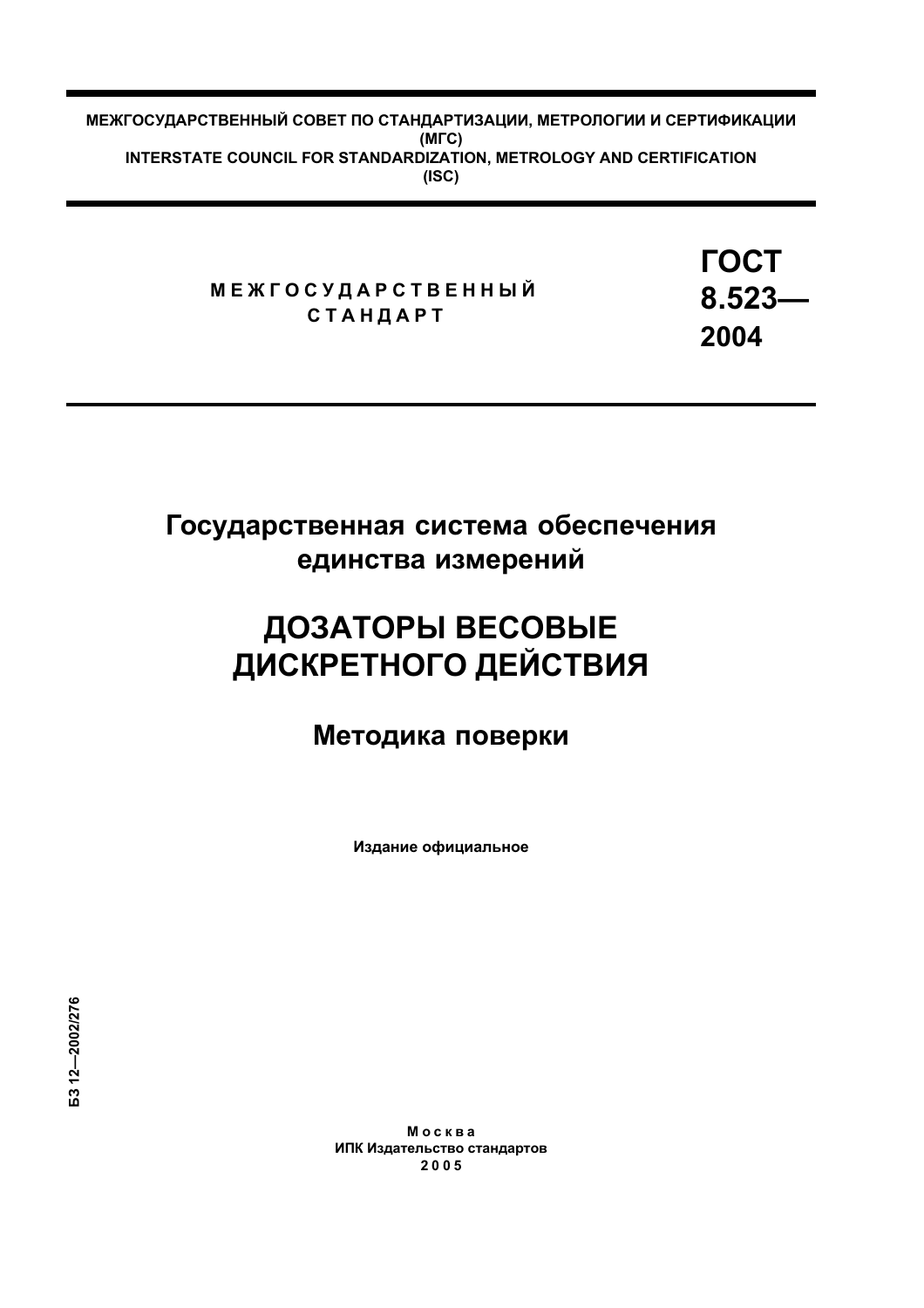# Предисловие

Цели, основные принципы и основной порядок проведения работ по межгосударственной стандартизации установлены ГОСТ 1.0-92 «Межгосударственная система стандартизации. Основные положения» и ГОСТ 1.2—97 «Межгосударственная система стандартизации. Стандарты межгосударственные, правила и рекомендации по межгосударственной стандартизации. Порядок разработки, принятия, применения, обновления и отмены»

#### Сведения о стандарте

1 РАЗРАБОТАН Федеральным государственным унитарным предприятием «Сибирский Государственный научно-исследовательский институт метрологии» (ФГУП «СНИИМ») Госстандарта России

2 ВНЕСЕН Федеральным агентством по техническому регулированию и метрологии Российской Федерации

3 ПРИНЯТ Межгосударственным советом по стандартизации, метрологии и сертификации (протокол № 26 от 8 декабря 2004 г.)

За принятие проголосовали:

| Краткое наименование страны<br>по МК (ИСО 3166) 004-97 | Код страны по МК<br>(ИСО 3166) 004-97 | Сокращенное наименование национального органа<br>по стандартизации       |  |
|--------------------------------------------------------|---------------------------------------|--------------------------------------------------------------------------|--|
| Азербайджан                                            | AZ                                    | Азстандарт                                                               |  |
| Армения                                                | AM                                    | Армстандарт                                                              |  |
| Беларусь                                               | BY                                    | Госстандарт Республики Беларусь<br>Госстандарт Республики Казахстан      |  |
| Казахстан                                              | ΚZ                                    |                                                                          |  |
| Кыргызстан                                             | ΚG                                    | Кыргызстандарт                                                           |  |
| Молдова                                                | MD                                    | Молдова-Стандарт                                                         |  |
| Российская Федерация                                   | RU                                    | Федеральное агентство по техническому<br>регули-<br>рованию и метрологии |  |
| Таджикистан                                            | TJ                                    | Таджикстандарт                                                           |  |
| Туркменистан                                           | тм                                    | Главгосслужба «Туркменстандартлары»                                      |  |
| Узбекистан                                             | UZ                                    | Узстандарт                                                               |  |

4 Приказом Федерального агентства по техническому регулированию и метрологии от 17 марта 2005 г. № 57-ст межгосударственный стандарт ГОСТ 8.523—2004 введен в действие непосредственно в качестве национального стандарта Российской Федерации с 1 сентября 2005 г.

# 5 ВВЕДЕН ВПЕРВЫЕ

Информация о введении в действие (прекращении действия) настоящего стандарта публикуется в указателе «Национальные стандарты».

Информация об изменениях к настоящему стандарту публикуется в указателе (каталоге) «Национальные стандарты», а текст изменений — в информационных указателях «Национальные стандарты». В случае пересмотра или отмены настоящего стандарта соответствующая информация будет опубликована в информационном указателе «Национальные стандарты»

#### © ИПК Издательство стандартов, 2005

Настоящий стандарт не может быть полностью или частично воспроизведен, тиражирован и распространен в качестве официального издания на территории Российской Федерации без разрешения Федерального агентства по техническому регулированию и метрологии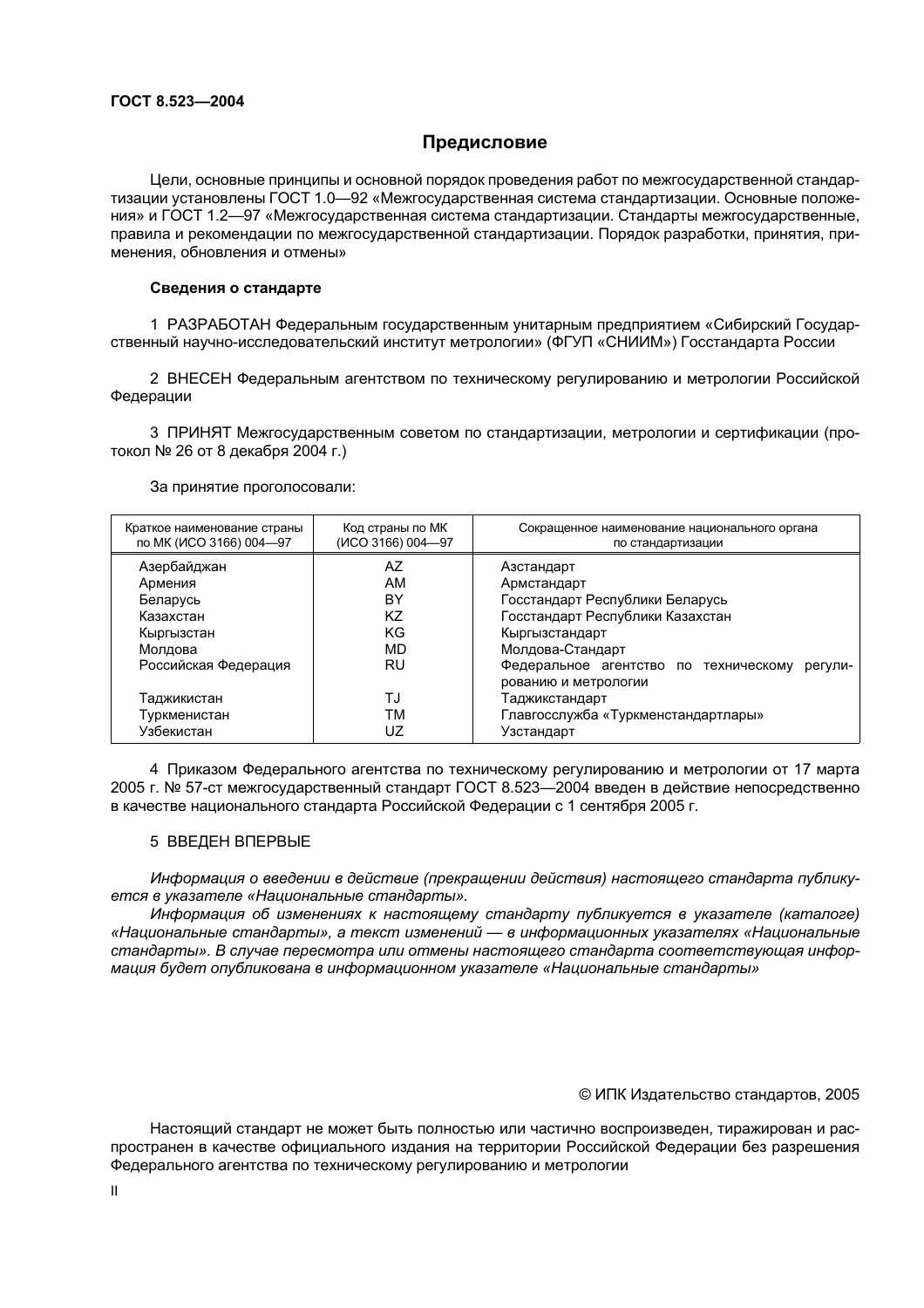#### Государственная система обеспечения единства измерений

#### ДОЗАТОРЫ ВЕСОВЫЕ ДИСКРЕТНОГО ДЕЙСТВИЯ

#### Методика поверки

State system for ensuring the uniformity of measurements. Gravimetric filling instruments. Verification procedure

Дата введения - 2005-09-01

# 1 Область применения

Настоящий стандарт распространяется на автоматические и полуавтоматические весовые дозаторы дискретного действия (далее — дозаторы), выпускаемые по ГОСТ 10223, и устанавливает методику их первичной и периодической поверок.

# 2 Нормативные ссылки

В настоящем стандарте использованы ссылки на следующие стандарты:

ГОСТ 12.2.003-91 Система стандартов безопасности труда. Оборудование производственное. Общие требования безопасности

ГОСТ 7328-2001 Гири. Общие технические условия

ГОСТ 10223-97 Дозаторы весовые дискретного действия. Общие технические требования

ГОСТ 24104-2001 Весы лабораторные. Общие технические требования

ГОСТ 29329-92 Весы для статического взвешивания. Общие технические требования

Примечание - Припользовании настоящим стандартом целесообразно проверить действие ссылочных стандартов на территории государства по соответствующему указателю стандартов, составленному по состоянию на 1 января текущего года, и по соответствующим информационным указателям, опубликованным в текущем году. Если ссылочный документ заменен (изменен), то при пользовании настоящим стандартом следует руководствоваться замененным (измененным) стандартом. Если ссылочный документ отменен без замены, то положение, в котором дана ссылка на него, применяется в части, не затрагивающей эту ссылку.

# 3 Операции поверки

При проведении поверок выполняют операции, указанные в таблице 1.

Таблица 1

| Наименование операции                                                             | Номер пункта настоящего стандарта |
|-----------------------------------------------------------------------------------|-----------------------------------|
| Внешний осмотр                                                                    |                                   |
| Опробование                                                                       | 7.2                               |
| Определение метрологических характеристик                                         | 7.3                               |
| Определение погрешности весового устройства                                       | 7.3.1                             |
| Определение отклонений действительных значений массы дозы от<br>среднего значения | 7.3.2                             |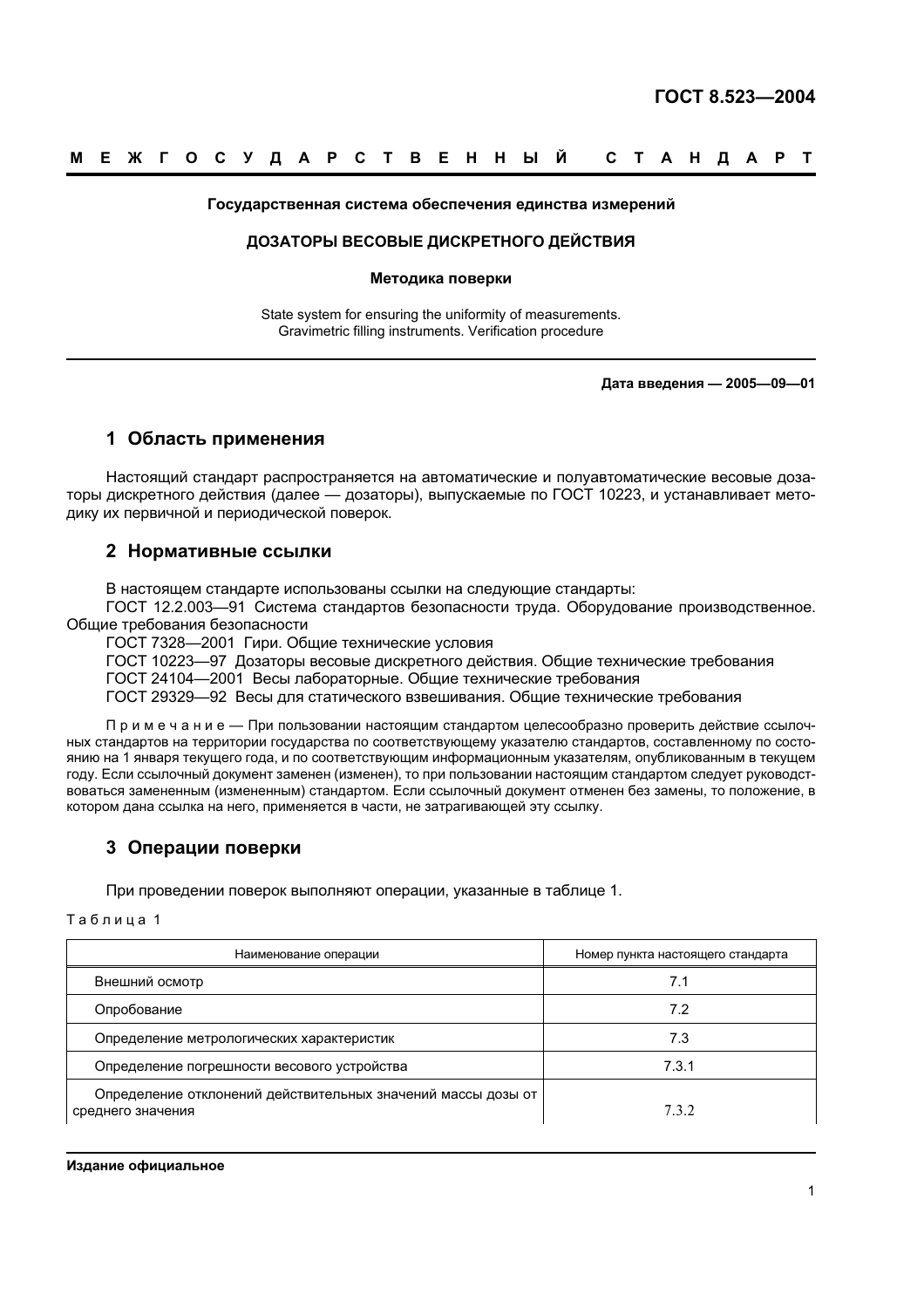#### ГОСТ 8.523-2004

Окончание таблицы 1

| Наименование операции                                                                                       | Номер пункта настоящего стандарта |  |  |  |
|-------------------------------------------------------------------------------------------------------------|-----------------------------------|--|--|--|
| Определение отклонений среднего значения<br>массы дозы от                                                   |                                   |  |  |  |
| номинального значения                                                                                       | 7.3.3                             |  |  |  |
| Примечания                                                                                                  |                                   |  |  |  |
| 1 При первичной и периодической поверках дозаторов допускается не проводить операции по 7.3.1, если         |                                   |  |  |  |
| операции по 7.3.2 и 7.3.3 проводят с применением весов для статического взвешивания по ГОСТ 29329 или       |                                   |  |  |  |
| лабораторных весов по ГОСТ 24104.                                                                           |                                   |  |  |  |
| 2 При выпуске дозаторов из производства проводят операции по:                                               |                                   |  |  |  |
| 7.2; 7.3.2 и 7.3.3 — на 20 % предъявленной партии дозаторов, при этом на прочих 80 % проводят операции по   |                                   |  |  |  |
| $7.3.1$ ;                                                                                                   |                                   |  |  |  |
| 7.3.1 — на дозаторах с наибольшим пределом дозирования (далее — НПД) 1000 кг и более в диапазоне от 0,5 НПД |                                   |  |  |  |
| до одного НПД на 10 % предъявленной партии.                                                                 |                                   |  |  |  |
|                                                                                                             |                                   |  |  |  |

3 Для дозаторов с НПД 1000 кг и более допускается проведение первичной поверки на месте эксплуатации.

# 4 Средства поверки

При проведении поверки применяют средства, указанные в таблице 2.

Таблица 2

| Номер пункта настоящего<br>стандарта | Наименование и тип основного или вспомогательного средства поверки                                                           |
|--------------------------------------|------------------------------------------------------------------------------------------------------------------------------|
| 7.2                                  | Секундомер по [1]                                                                                                            |
| 7.3.1                                | Гири класса точности M <sub>1</sub> по ГОСТ 7328                                                                             |
| 7.3.2                                | Весы для статического взвешивания по ГОСТ 29329; лабораторные весы по<br>ГОСТ 24104, весовое устройство поверяемого дозатора |

# 5 Требования безопасности

При проведении поверки соблюдают общие требования безопасности по ГОСТ 12.2.003, а также требования безопасности, указанные в эксплуатационной документации на дозатор конкретного типа и на применяемые средства измерений.

# 6 Условия поверки

6.1 При проведении поверки дозатора соблюдают требования эксплуатации по ГОСТ 10223 и эксплуатационной документации на дозатор конкретного типа.

6.2 Применяемые при поверке средства измерений должны иметь действующие свидетельства о поверке и поверительные клейма.

6.3 При выпуске дозаторов из производства поверку по 7.2.2; 7.3.2; 7.3.3 допускается проводить на одном из продуктов-заменителей, физико-механические свойства которого удовлетворяют требованиям к дозируемым материалам, в соответствии с эксплуатационной документацией на дозатор либо (по согласованию с территориальным органом Федерального агентства по техническому регулированию и метрологии) на любом продукте, обеспечивающем работу дозатора в автоматическом режиме. Для дозаторов, состоящих из двух и более одновременно работающих весовых устройств, операции по 7.3.2 и 7.3.3 необходимо проводить отдельно на каждом весовом устройстве, при этом остальные весовые устройства должны находиться в режиме нормального функционирования. Дозатор, последовательно дозирующий в одно грузоприемное устройство разные материалы, необходимо поверять на каждом материале, если заданы пределы допускаемых отклонений для каждого из материалов. Если не заданы такие пределы допускаемых отклонений, то дозатор необходимо поверять на суммарную дозу.

6.4 При поверке дозаторов, входящих в состав автоматизированных систем управления технологическими процессами (далее - ACУТП) и не имеющих автономной аппаратуры управления, операции по 7.2.2, 7.3.2 и 7.3.3 проводят при управлении дозаторами с помощью средств, входящих в состав данной АСУТП.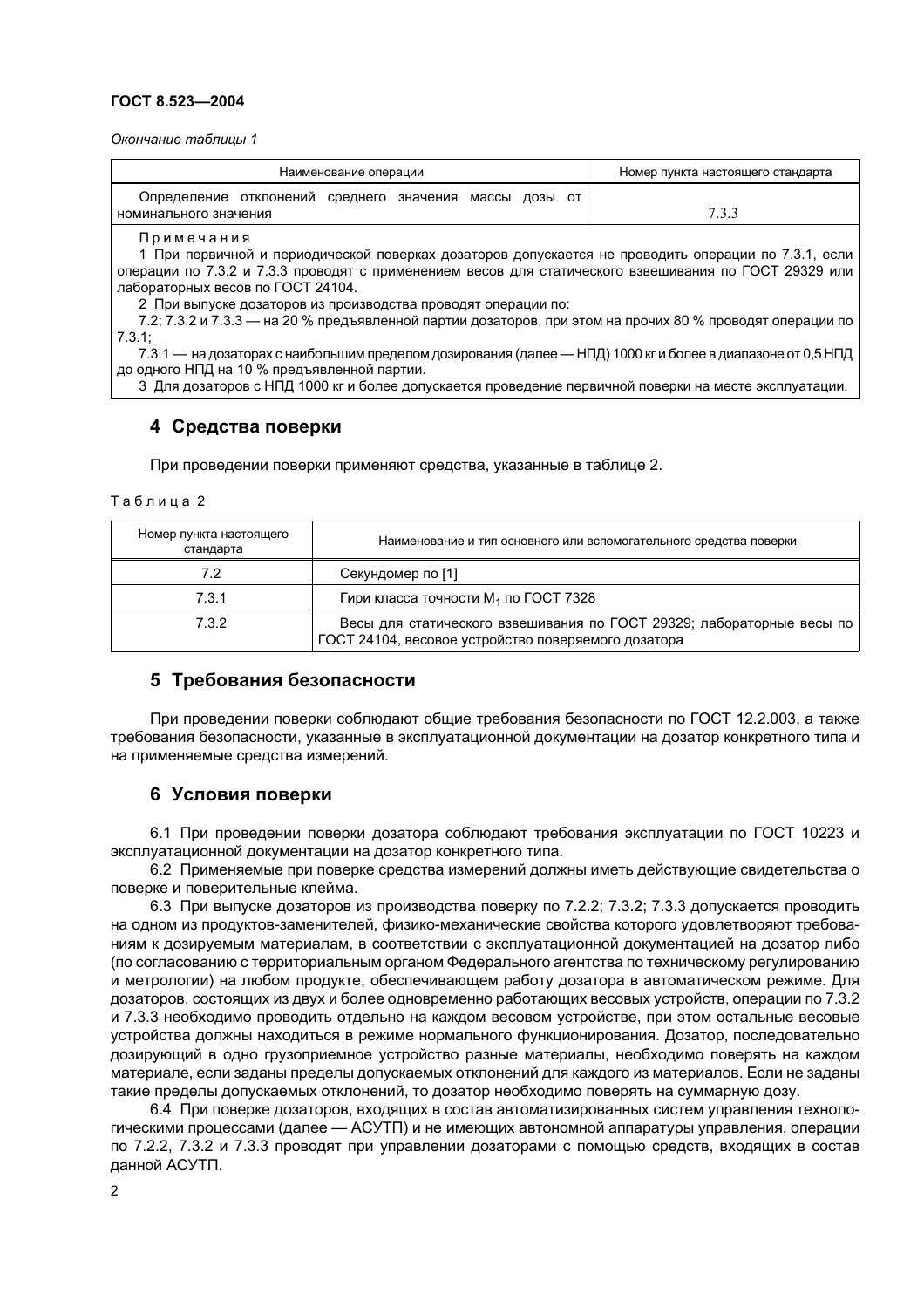Допускается первичную поверку по 7.3.1 дозаторов с НПД 50 кг и более, в комплект которых не входят питающие устройства, а также если эти дозаторы предназначены для встройки в АСУТП и не содержат аппаратуры управления процессом дозирования, проводить на предприятии-изготовителе, а поверку по 7.2, 7.3.2 и 7.3.3 проводить на месте эксплуатации.

# 7 Проведение поверки

#### 7.1 Внешний осмотр

7.1.1 При внешнем осмотре устанавливают:

- ОТСУТСТВИЕ ВИДИМЫХ ПОВРЕЖДЕНИЙ ДОЗАТОРА И ЭЛЕКТРОПРОВОДКИ:

- соответствие комплектности дозатора требованиям эксплуатационной документации;

- наличие заземления:

- соответствие дозатора в части его размеров, качества покрытия и маркировки требованиям ГОСТ 10223 и эксплуатационной документации на дозатор.

#### 7.2 Опробование

7.2.1 При опробовании дозатора проверяют взаимодействие его частей, работоспособность аппаратуры управления, измерения, индикации, сигнальных устройств, устройства для установки нуля, весового устройства.

7.2.2 Проводят наблюдение за работой дозатора на материале при любых значениях дозы и производительности в регламентируемых документацией пределах в течение 3-5 минут, но не менее трех циклов дозирования. При этом проверяют функционирование весового устройства дозатора, определяют продолжительность цикла дозирования и производительность в соответствии с эксплуатационной документацией на дозатор конкретного типа. Указанную проверку допускается выполнять при проведении поверки по 7.3.2.

# 7.3 Определение метрологических характеристик

#### 7.3.1 Определение погрешности весового устройства дозатора

Погрешность весового устройства дозатора определяют в том случае, если в эксплуатационной документации на дозатор конкретного типа предусмотрено его использование для контрольного перевешивания доз.

Погрешность весового устройства определяют методом непосредственной оценки при нагружении гирями класса точности M<sub>1</sub> не менее чем в пяти точках диапазона дозирования, включая наименьший предел дозирования (далее — НмПД), НПД и точки, в которых происходит изменение пределов допускаемых отклонений действительных значений массы дозы от среднего значения по ГОСТ 10223. Предел отклонения массы гирь от номинального значения массы этих гирь не должен превышать 1/3 предела допускаемой погрешности весового устройства в поверяемой точке.

Гири устанавливают в необходимом количестве в грузоприемное устройство дозатора или в места, предусмотренные эксплуатационной документацией на дозатор конкретного типа. Погрешность вычисляют как разность между показанием весового устройства и значением массы установленных гирь. Погрешность нагруженного весового устройства в каждой поверяемой точке не должна превышать предела допускаемой погрешности весового устройства, указанного в эксплуатационной документации на дозатор конкретного типа и соответствовать требованиям 7.3.2.

При применении специальных гирь (грузов), аттестованных в качестве поверяемых, предел отклонения от номинального значения суммарной массы таких гирь (грузов) не должен превышать 1/3 предела допускаемой погрешности весового устройства в поверяемой точке.

# 7.3.2 Определение отклонений действительных значений массы дозы от среднего значения

Для определения метрологических характеристик необходимо знать справочное значение массы куска дозируемого материала. Из представительной пробы дозируемого материала (не менее одной дозы, соответствующей наибольшему номинальному значению массы дозы для данного дозатора) выбирают 10 наибольших по массе кусков и измеряют их суммарную массу на весах для статического взвешивания по ГОСТ 29329 или лабораторных весах по ГОСТ 24104, или на весовом устройстве поверяемого дозатора. Допускается определять на весах массу каждого или нескольких кусков с последующим суммированием.

Предел допускаемой относительной погрешности взвешивания в диапазоне, соответствующем суммарной массе кусков, не должен превышать 1 % от значения суммарной массы. Справочное значение массы куска дозируемого материала определяют делением полученного значения суммарной массы кусков на 10. Полученное значение в соответствии с ГОСТ 10223 в необходимых случаях используют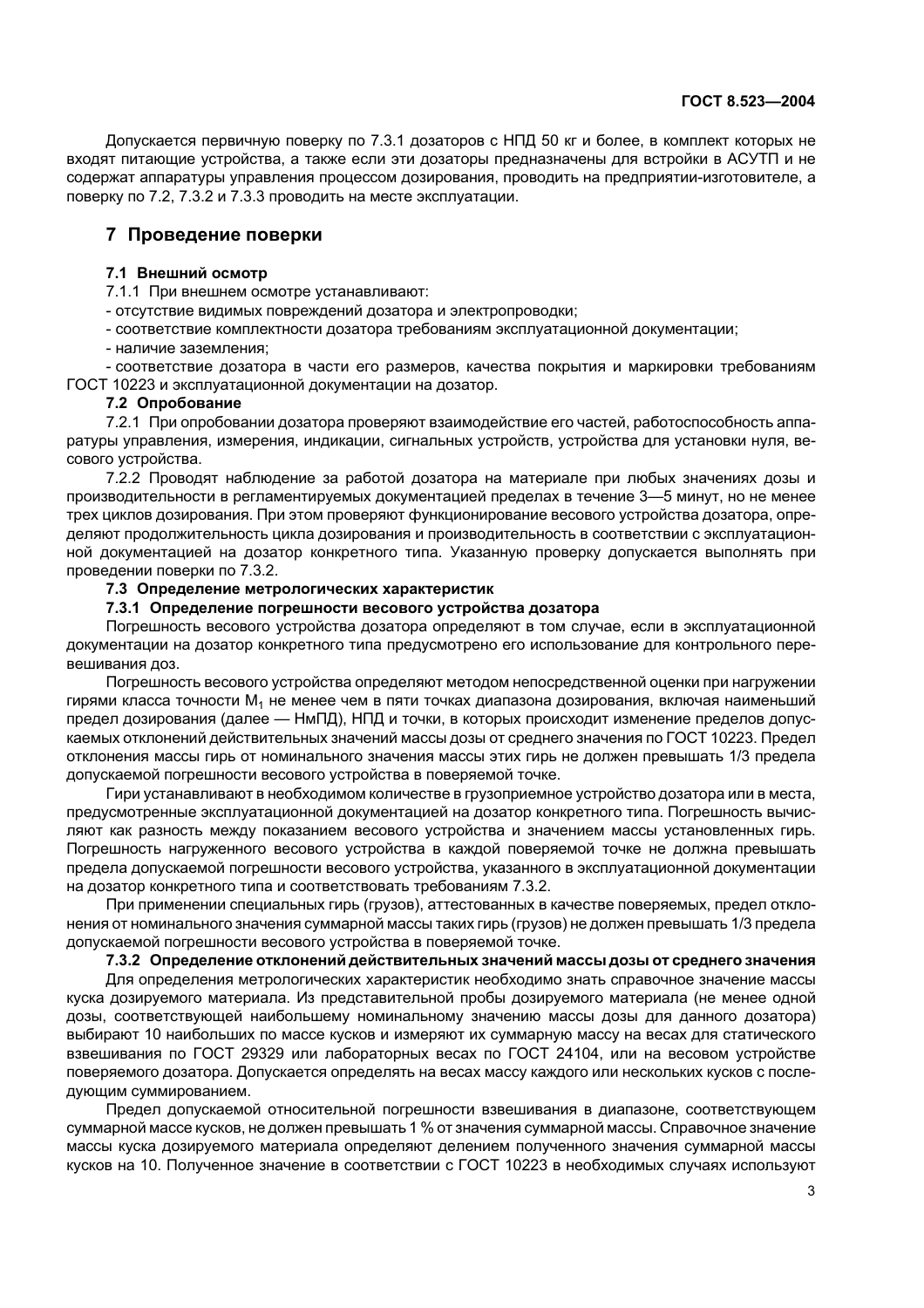#### ГОСТ 8.523-2004

для определения метрологических характеристик дозатора, что должно быть отмечено в паспорте на дозатор при оформлении результатов поверки.

Отклонение действительных значений массы дозы определяют при НмПД и НПД в процессе работы дозатора на материале с максимальной производительностью или производительностью, с которой дозатор эксплуатируется у потребителя. Отбор контрольных доз проводят подряд либо с интервалом (в зависимости от производительности и имеющихся технических возможностей).

При определении отклонения каждой дозы проводят отбор из N последовательных доз одного и того же номинального значения массы дозы. Дозы получают отдельно, не составляя порцию из уже отобранных доз. При этом количество доз N зависит от заданного номинального значения массы дозы в соответствии с таблицей 3.

Таблица 3

| Количество доз N | Номинальное значение массы дозы М, кг |
|------------------|---------------------------------------|
| 32               | $M \leq 25$                           |
| 20               | 25 < M < 100                          |
| 10               | $100 \leq M$                          |

Действительное значение массы каждой контрольной дозы М, определяют взвешиванием на весах для статического взвешивания по ГОСТ 29329 или лабораторных весах по ГОСТ 24104, или на весовом устройстве поверяемого дозатора. При этом предел допускаемой погрешности весов или весового устройства не должен превышать  $\frac{1}{3}$  предела допускаемых отклонений действительных значений массы каждой дозы от среднего значения.

Среднее значение массы дозы  $M_{\rm{co}}$ , кг (г), определяют по формуле

$$
M_{\rm cp} = \frac{\sum_{i=1}^{N} M_i}{N},
$$
 (1)

где  $M_i$  — действительное значение *i*-й массы дозы, кг (г);

N - количество доз одного и того же номинального значения.

Отклонение действительного значения массы *i*-й дозы от среднего значения массы дозы  $\Delta_i$ , кг (г), рассчитывают по формуле

$$
\Delta_i = M_{\rm cp} - M_i,\tag{2}
$$

где  $M_{\rm cn}$  — среднее значение массы из N количества доз, кг (г).

Относительное отклонение действительного значения массы i-й дозы от номинального значения массы дозы  $\delta_i$  в процентах рассчитывают по формуле

$$
\delta_i = \frac{\Delta_i}{M} \cdot 100,\tag{3}
$$

где  $\Delta_i$  — отклонение действительного значения массы *i*-й дозы, кг (г);

М - номинальное значение массы дозы, кг (г).

Отклонения действительных значений массы каждой контрольной дозы, рассчитанные по формулам (2) и (3), не должны превышать пределов допускаемых отклонений, указанных в эксплуатационной документации на дозатор конкретного типа и ГОСТ 10223.

Для многокомпонентных дозаторов погрешность каждой дозы, включающей дозируемые компоненты, не должна превышать пределов допускаемой погрешности, указанных в ГОСТ 10223 для дозаторов соответствующего класса точности.

#### 7.3.3 Определение отклонений среднего значения массы дозы от номинального значения

Отклонение среднего значения массы дозы  $\Delta_{\rm cp}$ , кг (г), от номинального значения массы дозы рассчитывают по формуле

$$
\Delta_{\rm cp} = M - M_{\rm cp}.\tag{4}
$$

 $\mathcal{L}^{\mathcal{L}}$ 

 $\overline{4}$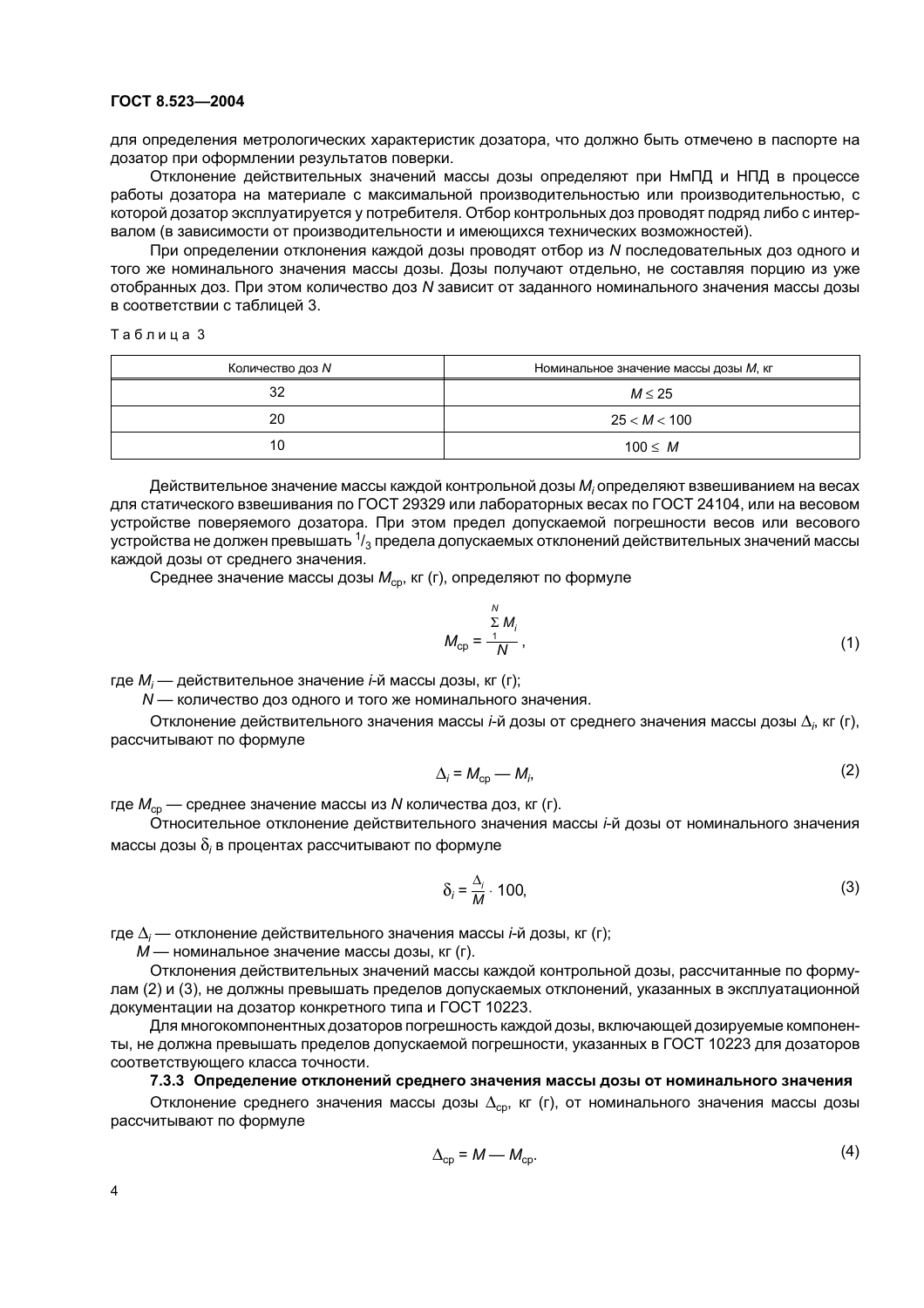Относительное отклонение среднего значения массы дозы  $\delta_{\rm co}$  в процентах от номинального значения массы дозы рассчитывают по формуле

$$
\delta_{\rm cp} = \frac{\Delta_{\rm cp}}{M} \cdot 100. \tag{5}
$$

Отклонения среднего значения массы дозы от номинального значения, рассчитанные по формулам (4) и (5), не должны превышать пределов допускаемых отклонений, указанных в эксплуатационной документации на дозатор конкретного типа и ГОСТ 10223.

# 8 Оформление результатов поверки

8.1 Положительные результаты поверки дозаторов оформляют записью в паспорте на дозаторы данного типа, выдачей документа о поверке\* и(или) нанесением поверительного клейма\*\* в месте, предусмотренном в эксплуатационных документах на дозаторы конкретного типа.

8.2 При отрицательных результатах поверки выпуск дозаторов из производства запрещают. Дозаторы, находящиеся в эксплуатации, и после ремонта к применению не допускают, а поверительные клейма гасят, документы о поверке аннулируют и выдают извещения о непригодности\*.

#### Библиография

[1] ТУ 25-1819.0021-90 Секундомеры механические «Слава» СДСпр-1-2-000, СДСпр-4б-2-000, СОСпр-6а-1-000

<sup>\*</sup> В Российской Федерации — по ПР 50.2.006—2001 «Государственная система обеспечения единства измерений. Порядок проведения поверки средств измерений».

<sup>\*\*</sup> В Российской Федерации - по ПР 50.2.007-2001 «Государственная система обеспечения единства измерений. Поверительные клейма».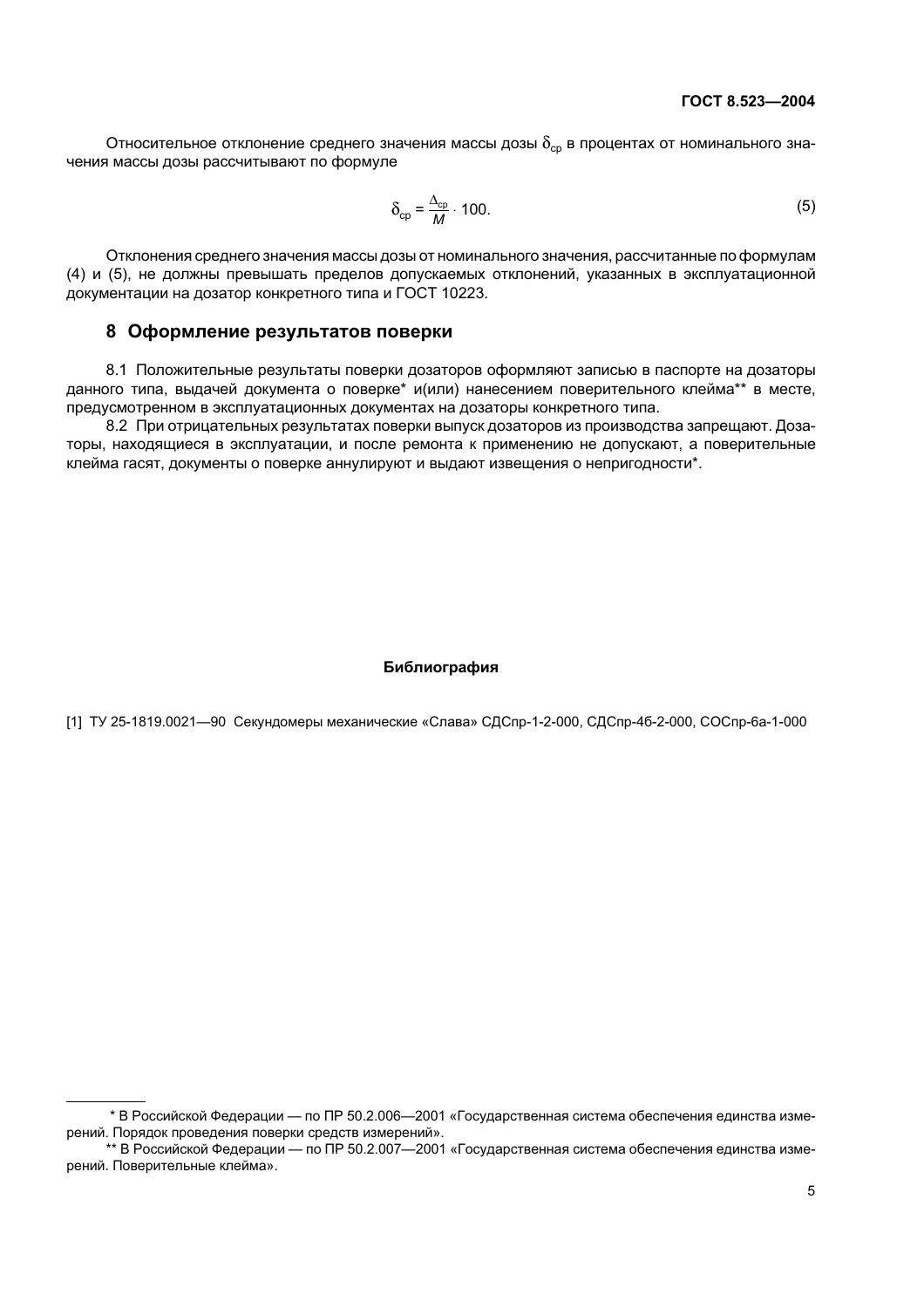УДК 681.268.089.6:006.354

MKC 17.020

T88.2

Ключевые слова: дозаторы весовые дискретного действия, методика поверки

Редактор Т.С. Шеко Технический редактор О.Н. Власова Корректор Р.А. Ментова Компьютерная верстка И.А. Налейкиной

Изд. лиц. № 02354 от 14.07.2000. Сдано в набор 24.03.2005. Подписано в печать 04.04.2005. Усл. печ.л. 0,93. Уч.-изд.л. 0,70. Тираж 504 экз. С 809. Зак. 203.

ИПК Издательство стандартов, 107076 Москва, Колодезный пер., 14. http://www.standards.ru e-mail: info@standards.ru Набрано в Издательстве на ПЭВМ Отпечатано в филиале ИПК Издательство стандартов — тип. «Московский печатник», 105062 Москва, Лялин пер., 6.<br>Плр № 080102